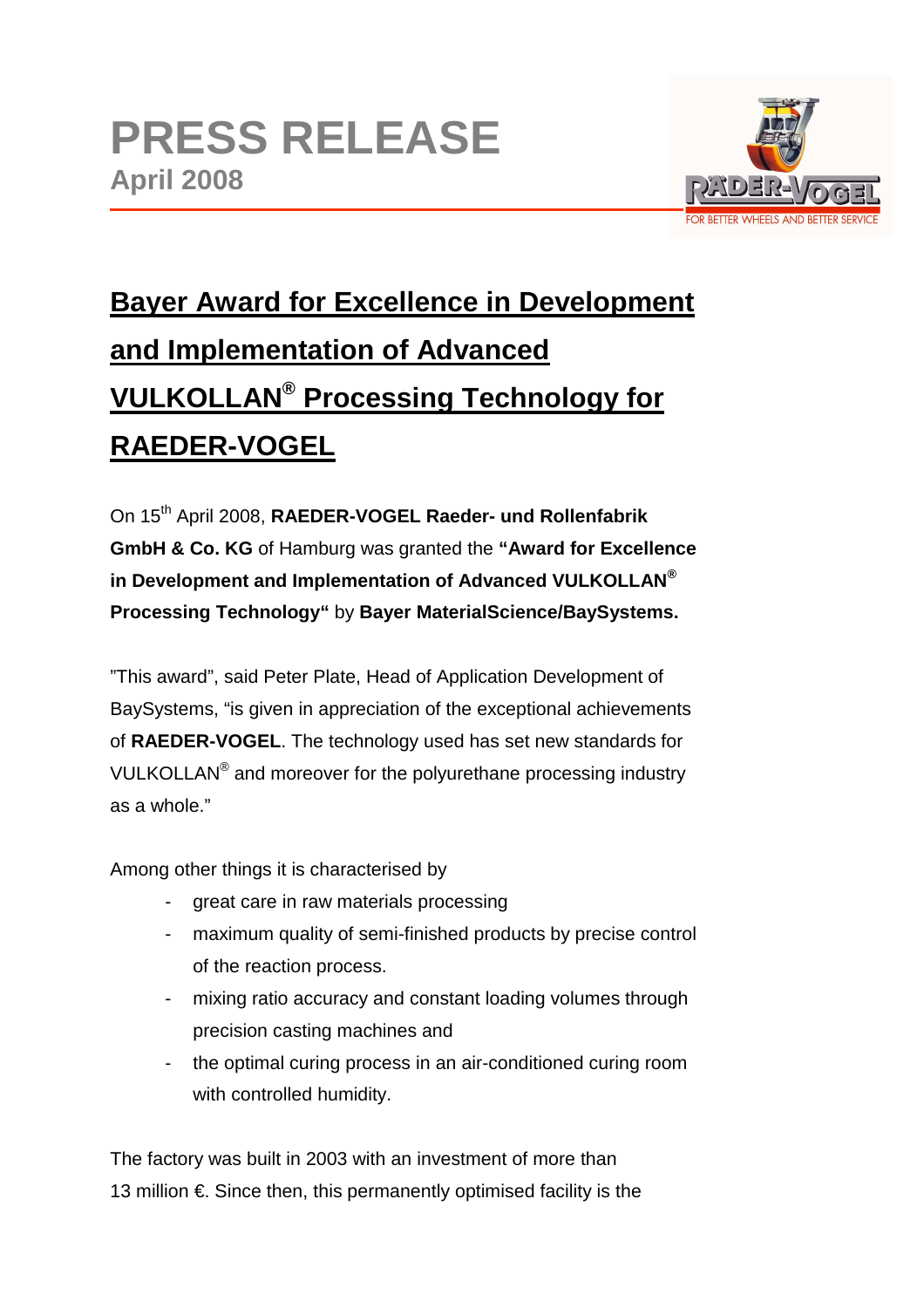world's largest and most modern plant for the production of wheels and castors.

**RAEDER-VOGEL** has been producing **VULKOLLAN®** wheels for more than 30 years and is the only **VULKOLLAN®** processor to receive this award.

More than 150,000 documented product and process audits per year guarantee the company's products are of the best possible quality. www.raedervogel.de



From left to right:

**Peter Plate (Head of Application Development BaySystems), Carsten Henning (Managing Partner RAEDER-VOGEL), Dieter Henning (Managing Partner RAEDER-VOGEL), Dr. Noelia Mansilla (Marketing Manager BaySystems), Peter Barwitzki (Vice President BaySystems Integration)**